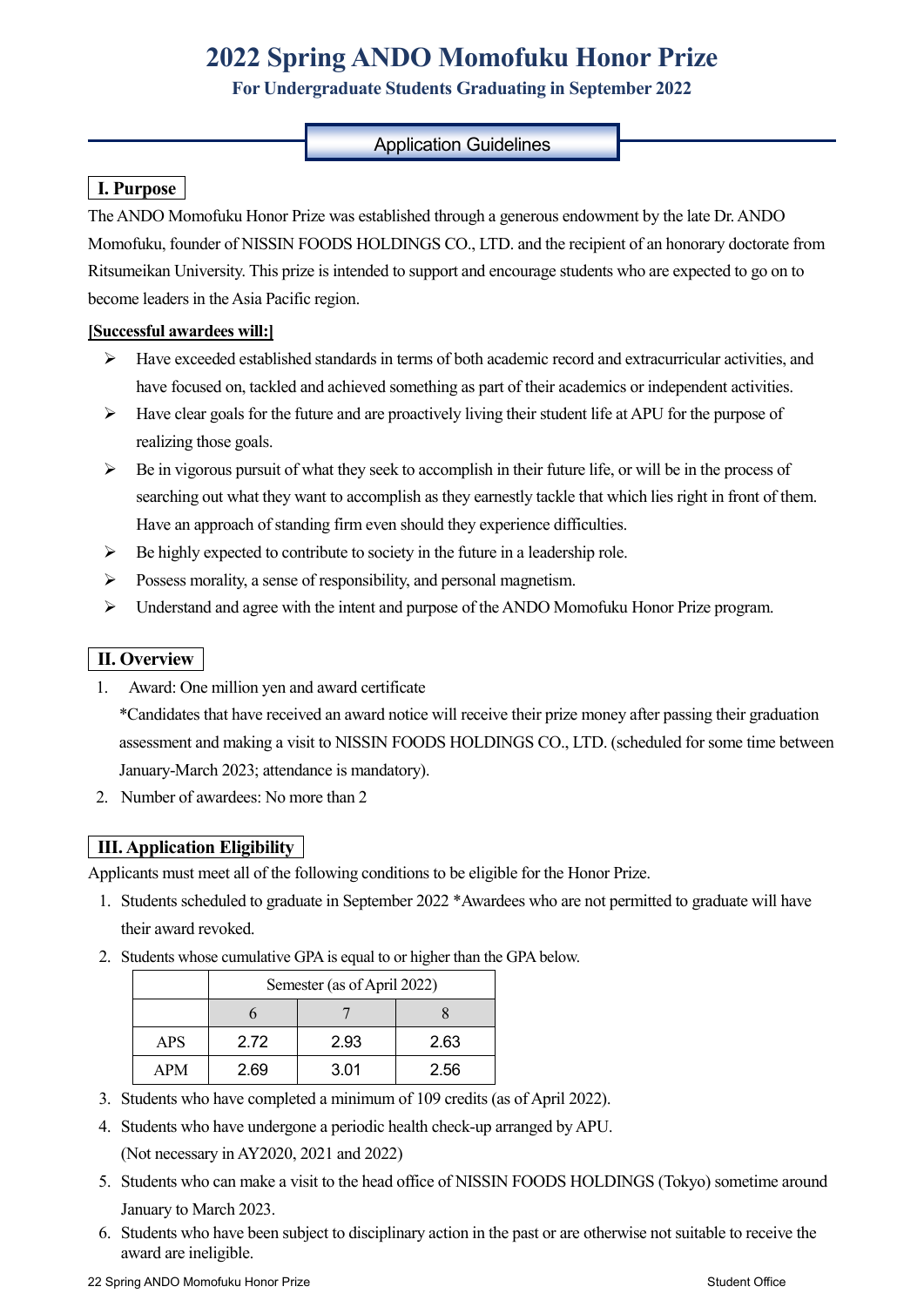# **IV. Evaluation Criteria**

During both the first and second screenings, applicants will be evaluated using the criteria below and suitableness for the purpose of the Honor Prize.

| <b>Primary Criteria</b>    |                                                                                                                                                                                                                                            |  |  |
|----------------------------|--------------------------------------------------------------------------------------------------------------------------------------------------------------------------------------------------------------------------------------------|--|--|
| 1.                         | <b>Academic record/extracurricular activities</b>                                                                                                                                                                                          |  |  |
|                            | Awardees will have (or be expected to have) an excellent academic record accompanied by exceptional<br>scholastic results or will have demonstrated leadership and remarkable performance in their<br>extracurricular activities, or both. |  |  |
| 2.                         | <b>Future potential</b>                                                                                                                                                                                                                    |  |  |
|                            | Awardees will feel resonance with the basic philosophy of APU, have a strong desire to contribute to<br>society backed by lofty ambitions, and will possess a clear vision and goals.                                                      |  |  |
| <b>Basic Criteria</b>      |                                                                                                                                                                                                                                            |  |  |
| 1.                         | Ability to plan                                                                                                                                                                                                                            |  |  |
| 2.                         | Ability to execute                                                                                                                                                                                                                         |  |  |
| 3                          | Outcome                                                                                                                                                                                                                                    |  |  |
| 4                          | Persuasiveness                                                                                                                                                                                                                             |  |  |
| 5                          | Originality and creativity; both traits that Dr. ANDO Momofuku emphasized greatly.                                                                                                                                                         |  |  |
| <b>Additional Criteria</b> |                                                                                                                                                                                                                                            |  |  |
| 1                          | Shows that they understand and feel a resonance with the late Dr. ANDO Momofuku and Nissin Foods<br>Holdings Co. Ltd.                                                                                                                      |  |  |

#### **VI. Screening and Award Schedule**

#### **1**. **First screening**

(1) Documents to be submitted for the first screening

[Application deadline] Monday, April 25, 2022, 10:00 a.m. (JST)

[Application method] Survey (<https://survey2.apu.ac.jp/limesurvey/index.php/381493?lang=en>)

The University may contact you to ask the details of your contents of your application. Please check your APU email account every day.

(2) Announcement of first screening results Wednesday, May 18, 2022 (Campus Terminal personal message)

#### **2**. **Second screening (Submission of presentation video; only for students who passed the first screening)**

- (1) Second screening guidance (conducted over Zoom) Instructions on how to prepare the presentation video and zoom interview details. [Date and time] Friday, May 20, 2022,  $5<sup>th</sup>$  or  $6<sup>th</sup>$  period [Eligible students] Students who passed the first screening
- (2)Submission of presentation video

[Submission Deadline] Monday, June 6, 2022, 10:00 a.m. (JST)

[ Video Length] 10 minutes

[Video Theme]

Cite an example of your efforts in either your academic record or your extracurricular activities, or both, that you engaged in while a student at APU. Explain how you will leverage your takeaways from those efforts in the future in order to contribute to society. Also touch upon how you intend to utilize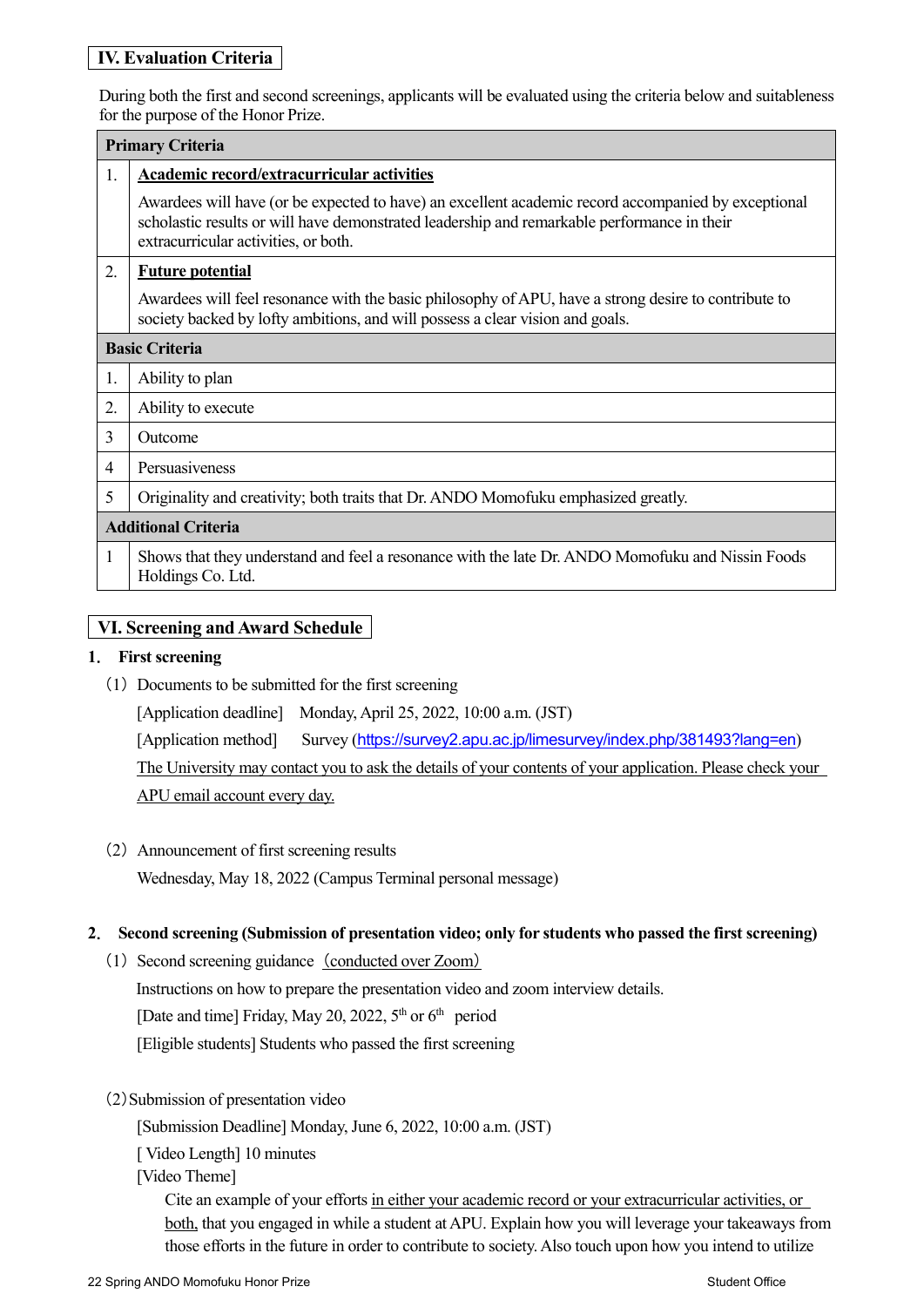the scholarship (in full or in part) to achieve your dreams." Come up with a title that matches your theme and prepare a speech.

[Rules Concerning Language]

One minute of the presentation's 10 minutes should be in the student's non-basis language. The remainder of the presentation can be in either Japanese or English.

[Public release] Videos will be made public for online viewing.

- [Notes] \* The University may request candidates to edit and resubmit their video due to copyright issues etc.
	- \* Do not deviate from the abovementioned video theme.
	- \* Do not include content in your video that was not included in the application documents you submitted for the 1<sup>st</sup> screening.

\* Activities and/or achievements without proofs cannot be included in your application or video.

(3) Zoom interview

[Date] Wednesday, June 29, 2022,  $5<sup>th</sup>$  and  $6<sup>th</sup>$  periods or  $6<sup>th</sup>$  and  $7<sup>th</sup>$  periods

\*Details will be provided at a later date.

[Content] Each student will have an 18-minute interview with the judges. The student's pre-recorded video will be played before the interview begins. Questions may include inquiries concerning the student's video content, information in the application forms, NISSIN FOOD HOLDINGS CO., LTD. and Dr. ANDO Momofuku, etc.

[Rules Concerning Language] A minimum of five minutes of the interview's 18 minutes will be conducted in the student's non-basis language.

#### **3**. **Announcement of awardees**

Wednesday, July 6, 2022 (Campus Terminal personal message)

### **VII. Other**

- 1. Cases involving false applications or other cases not suitable for receipt of the award will result in the application being revoked. Please submit documentation that would support information in your application form or in the video you submitted as quickly as possible if requested by Student Office staff.
- 2. Screenings may result in no eligible awardees.
- 3. Personal information entered into documents will not be used for purposes other than preparing on-campus materials through which individuals cannot be identified in order to facilitate procedures for student screenings and the company visit by awardees, contact by APU, and the improvement of future scholarship programs. Please note that images and videos featured in presentations may be used by the university, including but not limited to the display of photographs, names, etc. of awardees in the display space on the 1<sup>st</sup> Floor of Bldg. A.

# **VIII. Contact**

Scholarship Team, APU Student Office

| Office Hours   | Weekdays 10:00 AM - 4:30 PM (Tuesdays 11:30 AM - 4:30 PM) |  |
|----------------|-----------------------------------------------------------|--|
| <b>Address</b> | 1-1 Jumonjibaru, Beppu, Oita 874-8577                     |  |
| Telephone      | 0977-78-1124                                              |  |
| E-mail         | $apusch(\mathcal{Q}apu.ac.jp$                             |  |